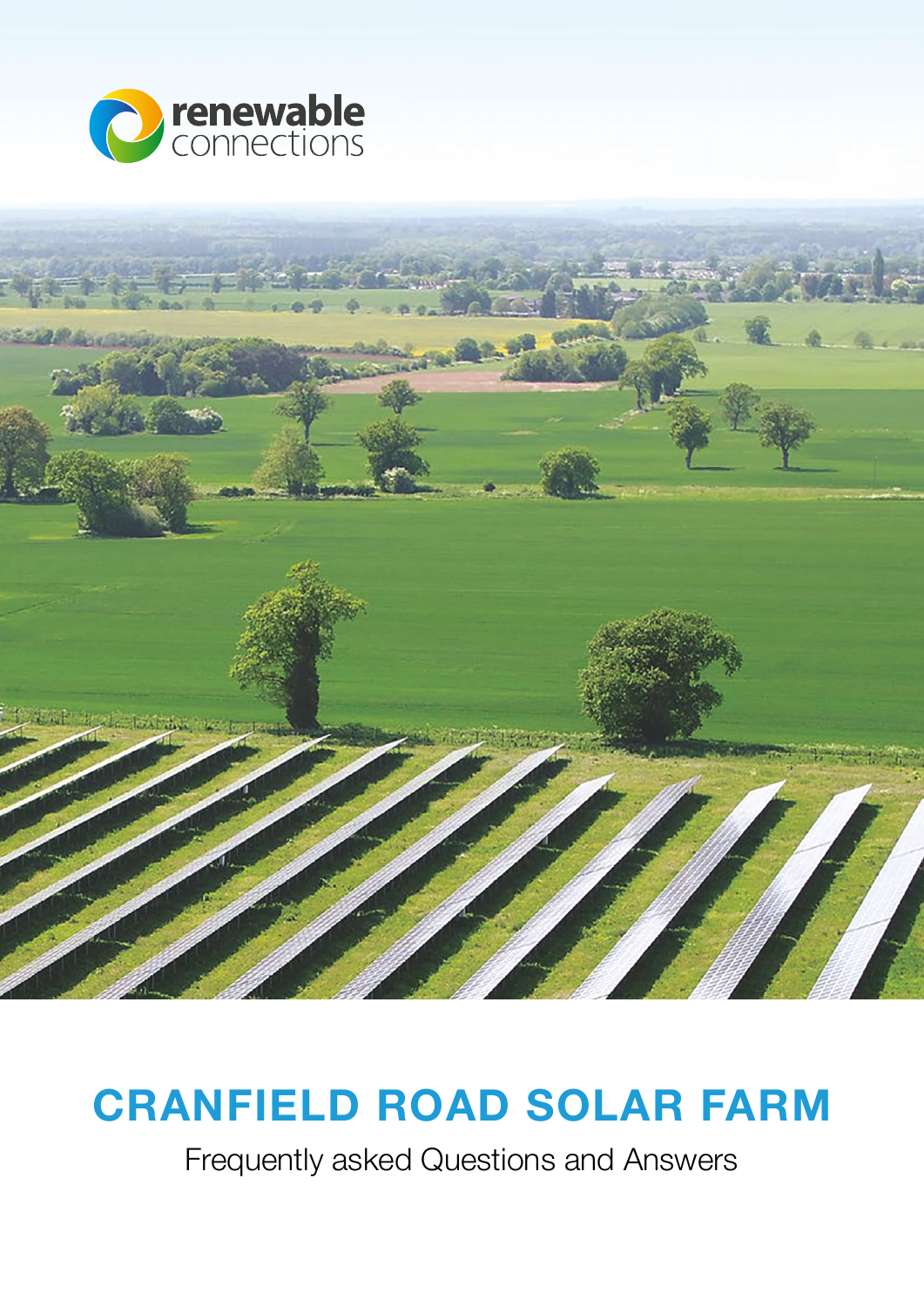

## Q1 What is being proposed?

The proposal is the construction, operation, maintenance and decommissioning of a ground mounted solar farm with a maximum export capacity of 45.5MW with potential for a second phase of battery storage. The site would generate enough renewable energy to supply on average 13,5000 homes\* annually. The proposed development would, typically, have a life of up to 40 years at the end of which the modules would be decommissioned and removed from the site. The site would then be returned to its current state and use, namely agricultural land.

There will also be small-scale electrical connection infrastructure on site, and an underground cable from the solar farm to the point of connection to the electricity grid. The point of connection is an existing pylon located 2,000m to the east of the main site which forms part of the 132kV Sundon to Bedford overhead line. There are currently two grid connection route options to connect the proposed solar PV development to the existing 132kV transmission lines further to the east of the site. These include a route which follows the A422 to the north and then Hay Lane to the south. Alternatively, the grid connection route may cross third party land to the east subject to landowner agreement to reduce the grid connection distance between the A422 and Hay Lane. There may be a small-scale disconnector installed adjacent to the existing tower, which is likely to be no greater than 3m in height, and will be located alongside the point of connection to the 132kV pylon.

Aerial Site Location Cable Route Route Cable Route Records and Site Boundary Cable Route Route Cable Route

## Q2 Where is the proposed site located?

The site is located on land near Astwood, Milton Keynes, Bucks, MK43 8SU. The site straddles three administrative boundaries: Bedford; Milton Keynes and Central Bedfordshire Council.

## Q3 Why this location?

The site has been carefully selected following a detailed feasibility process. Locating a solar farm is a grid-led process because renewable generation projects are no longer subsidised. As the UK's energy grid is highly constrained, with limited available capacity to connect new generation. Where network capacity is available, this represents an important opportunity to find a suitable site for renewable energy generation.

Whilst this is a key consideration in selecting a location for a solar farm, it is by no means the only one. To ensure compliance with local planning priorities and to minimise disruption to local residents, this site is not located within:

- $\rightarrow$  a sensitive area, as defined by Environmental Mental Impact regulations.
- $\rightarrow$  a highly sensitive landscape area.
- $\rightarrow$  a prominent hillside.
- $\rightarrow$  environmentally or ecologically designated land such as an AONB.

Technical studies and reports are still being conducted to inform the final site design. A full assessment and justification, in terms of the proposed location, will be included within the Planning Statement, submitted alongside the detailed planning application.



<sup>\*</sup> Reference: www.solar-trade.org.uk/solar-farms/#:~:text=Some%20facts%20about%20solar%20 farms&text=%E2%80%93%20For%20every%205MW%20installed%2C%20a,megawatts%20(MW)%20 of%20installati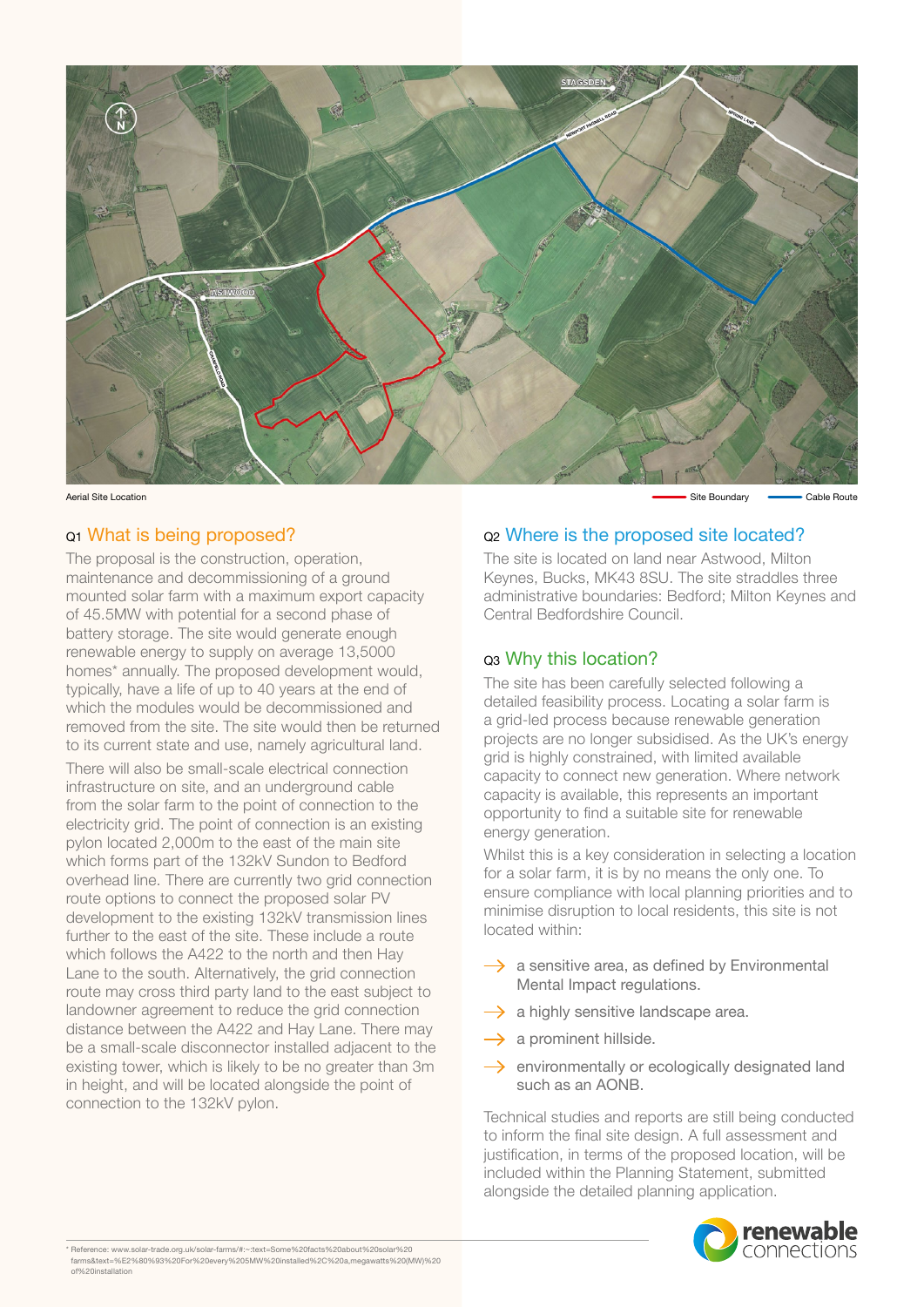## Q4 Why develop on agricultural land?

Please see response to question no.3 explaining why this particular location has been chosen. Please also refer to the answer to question no.5 which explains that the land can continue to be used for agriculture, in the form of sheep grazing, once the solar farm is constructed. At the end of the life of the solar farm, the land will be returned to solely agricultural use. National and local planning policies allow for the development of renewable energy within the countryside, including the use of greenfield sites or agricultural land.

Around 4.5 acres of solar panels generate 1MW of renewable energy. To maximise available grid capacity with sufficient space, it is often necessary to use agricultural land. Brownfield land of this scale is seldom available for solar and typically any brownfield land is located within or on the edge of urban areas where the policy presumption prioritises residential or commercial developments. Solar generation requires unobstructed and direct exposure to sunlight. Rural locations are less likely to be constrained or overshadowed by existing developments that would impede the function of a solar farm in built up areas.

For greenfield sites, proposals should aim to use poorer quality agricultural land in preference to higher quality land. This is not always possible due to the feasibility process in selecting solar sites. Planning applications are supported Agricultural Land Classification Survey to determine the quality and grading on specific areas of a site.

## Q5 What are the wider benefits of the development?

The main benefits of the development proposed are summarised below:

- $\rightarrow$  The site would generate enough renewable energy to power the equivalent annual energy needs of 13,500 homes\*, making a significant contribution to local clean power and regional renewable targets.
- $\rightarrow$  The scheme would displace the equivalent of 862,000 tonnes of CO2 emitted by similar scale fossil fueled energy generation over the lifespan of 40 years. This is around the same reduction in carbon emissions as taking over 187,000 cars off UK roads.
- $\rightarrow$  The scheme would allow Bedford Borough, Milton Keynes and Central Bedfordshire to play its part in reducing greenhouse gas emissions in line with local, national and international targets, including the region's ambition to go carbon neutral by 2030.
- $\rightarrow$  The site will be subject to considerable biodiversity and landscape enhancements. Both will be carefully managed with a Landscape and Ecological Management Plan.
- $\rightarrow$  The site can be used for grazing throughout the operation of the solar farm and can be returned to its original agricultural use following decommissioning.
- $\rightarrow$  The Public Rights of Way that cross the site will be retained, enhanced and open to the public as usual during construction and operation of the solar farm.
- $\rightarrow$  Information boards for educational purposes can be provided along these retained public right of way (PROW) to provide an educational benefit for the local community and PROW users.

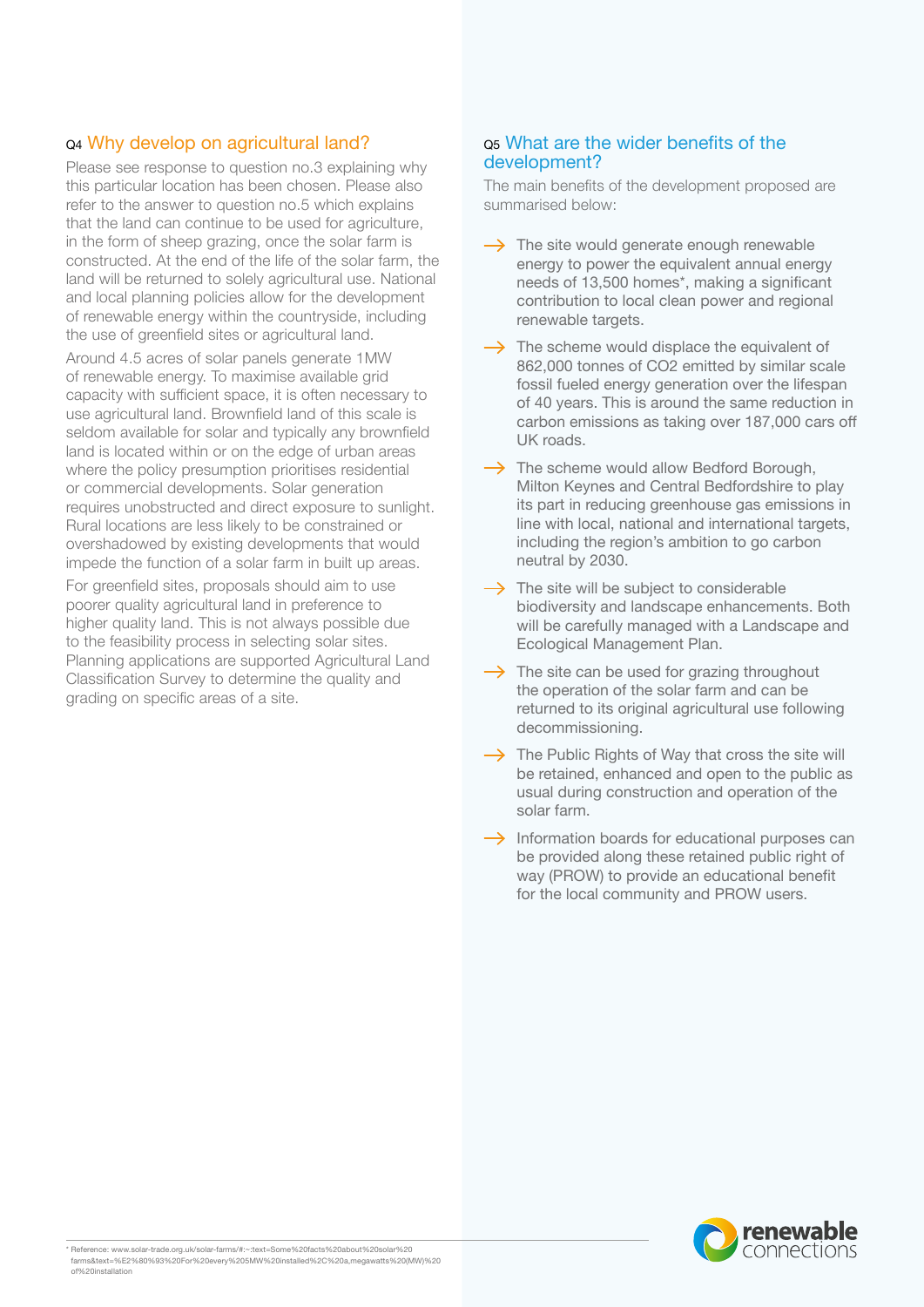# Q6 How will the proposed project support the local environment, ecology and biodiversity?

The solar farm will result in significant improvements to local and regional biodiversity, ecology, and soil chemistry as intensive agricultural practices will be halted during the 40 year operation of the site, and the land allowed to regenerate before returning to agricultural use.

The applicant has taken this into account when proposing a location for the development of a solar farm. The maps used to determine the ALC are indicative, high-level, historic and thus site-specific assessments are required to confirm the current land grading. A detailed assessment of the quality of agricultural land will be prepared and submitted to accompany the full planning application submission. Furthermore, it is intended that the fields will be used for grazing throughout the life of the development, allowing a continued agricultural use of the land.

The project will provide a net biodiversity gain at the site through the restoration of local habitat, retention and planting of additional green corridors and hedgerows, planting and management of speciesrich wildflower meadows beneath the solar PV arrays to benefit local invertebrate populations and the implementation of a variety of other biodiversity and landscape enhancements which are managed through a Landscape and Ecological Management Plan (submitted to and approved by the Local Planning Authority following public consultation).

These include the installation of small mammal gates, barn owl boxes, bird nesting boxes, beehives, log piles, restoration of traditional field boundaries, and other hibernacula such as small buried rubble piles suitable for reptile species, amphibians and insect life. When solar farms are approved, they are time restricted, usually for up to 40 years. Pausing intensive farming has environmental benefits of its own, improving the quality of land for when it returns to agricultural use. This supports the retention and enhancement of agricultural quality.

## Q7 What is the name of the solar generation project, and why is it referred to by different names in different places?

We understand the various site names circulating in public information to date has led to some confusion among residents and interested third parties. Due to the rural nature of the site, it is difficult to provide a geographically accurate name, so the applicant is in the process of finalising the name of the site and this will be confirmed in the detailed planning application submission. All suggestions to date are being considered.

# Q8 When will there be vehicles moving to and from the site?

Once operational there will be only a few non-HGV vehicle movements a handful of times each month for management and any required maintenance work. There will be additional vehicle movements at the site during the construction phase. The construction is anticipated to take approximately 6 months.

A Construction Traffic Management Plan (CTMP) is being prepared alongside the detailed planning application. This will be submitted as part of the application and will outline the proposed vehicle routes for construction vehicles. Any impact on traffic due to construction will be temporary for the construction phase. Furthermore, the CTMP will outline that construction vehicles will avoid trips during peak commuting hours on the local roads. The Construction Management Plan will be independently assessed by the local highways authority to ensure the proposals are compliant with standards.

# Q9 Are solar energy farms noisy?

No – solar farms are not noisy, producing no more than normal background levels of sound similar to wind or distant traffic beyond the site boundary. No noise can be heard from private properties. For those walking near or through the site, the noise level is no more than a low hum, similar to a boiling kettle. No noise is experienced beyond the confines of the site boundary. No sound will be generated at night as the solar panels will not be producing electricity. There will be some construction-related noise, but this will be carefully managed and restricted to minimse disruption to the local community, as outlined in our construction plan. Construction times will be restricted by the local planning authorities to mitigate any impact on amenity.

## Q10 Will there be light reflected from the panels?

Solar panels are designed to absorb light, not reflect it, to produce renewable energy efficiently. Any light reflected from the panels is lost potential energy generation, so panels are carefully designed by their manufacturers to absorb as much as possible, reducing reflections. Levels of glint and glare are not considered to be significant to the surrounding area. This is demonstrated by solar developments located at airports, such as London Luton Airport, Newquay Airport, RAF Yeovilton and recently approved at Cardiff Airport.

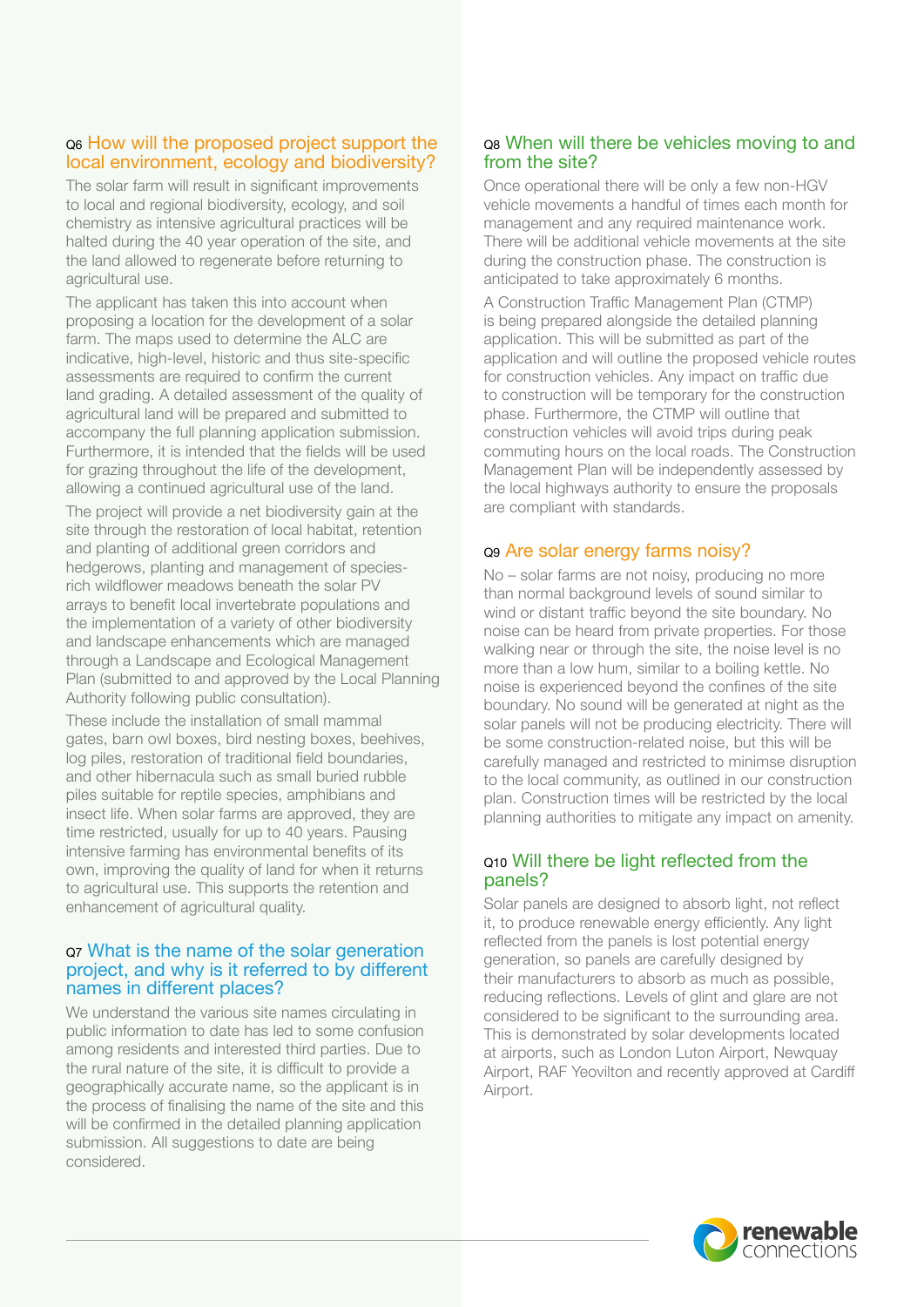# Q11 How will the design of the proposal ensure safety of nearby flight paths?

The installation of solar panels will not impact the safety of aircraft. Please be assured there are numerous examples where solar panels have been installed adjacent to aviation runways, for example at Gatwick Airport.

However, if this is considered an issue by the Council, they are likely to consult with the Civil Aviation Authority (CAA). If the CAA are concerned by the proposed development, it is common for them to hold an independent consultation with stakeholders where concerns can be raised directly.

## Q12 How much energy will be generate from the site?

The proposed development will have a maximum export capacity of 45.5MW (megawatts). The site would generate enough renewable energy to power the equivalent annual energy needs on average of 13,500 homes\*.

## Q13 When will we know more details about a phase 2 / battery storage at the site? Will this increase the amount of solar panel at the site?

To future-proof the solar farm to support the UK's Net Zero 2050 ambitions, the site includes a proposed area for battery storage. If batteries are to be installed during the 40 year lifespan of the project, this will be consented at a later date via an additional planning application.

If installed, the batteries at the site will store surplus renewable energy to assist the wider electricity system to meet peak consumer demand, such as in the evenings when people are more likely to be using energy in their homes for cooking and heating. The installation of battery storage will not increase the amount of solar panels at the site, but rather utilise the energy generated more effectively to supply more sustainable renewable energy to the grid, for example during periods of demand such as winter evenings, when the sun has gone down.

# Q14 How long will the solar panels be there?

The development proposes a life span of up to 40 years. No later than this, the development would be decommissioned, and the site returned to solely agricultural use.

## Q15 Will the energy power my home? / Can I buy energy direct from the site?

The renewable energy generated will be fed directly into the local power grid network for use by the nearest points of demand. You will not be able to purchase energy directly from the site – however, developments like these make it possible for energy suppliers to offer renewable tariffs and people interested in obtaining a fully renewable electricity supply should contact their providers.

## Q16 Will the site get planning permission for development after the solar use for alternative developments, such as houses?

If planning permission is granted for the proposed solar development, the local planning authorities will condition the permission to ensure at the end of the life of the solar farm the site will return solely to agricultural use. Should subsequent development be proposed at the site, this will be subject to a separate planning application assessed, and determined, independently from this proposed development.

## Q17 Who are Renewable Connections Developments Limited?

Renewable Connections is a wholly owned subsidiary of Armstrong Capital Management Ltd (Armstrong), one of the UK's leading renewable energy companies who own and manage a portfolio of ground mounted photovoltaic (solar) generation in the UK. The Renewable Connections team has a successful track record of delivering well designed and locally supported renewable energy schemes across the UK. Armstrong partners with one of the leading renewables developers in Europe, European Energy A/S. Under this venture, Renewable Connections are responsible for the development of the solar farm and European Energy will be responsible for the construction, operation, and maintenance of the solar plant. European Energy have previously developed and built 8 solar farms across England and Wales and continue to own and manage them.